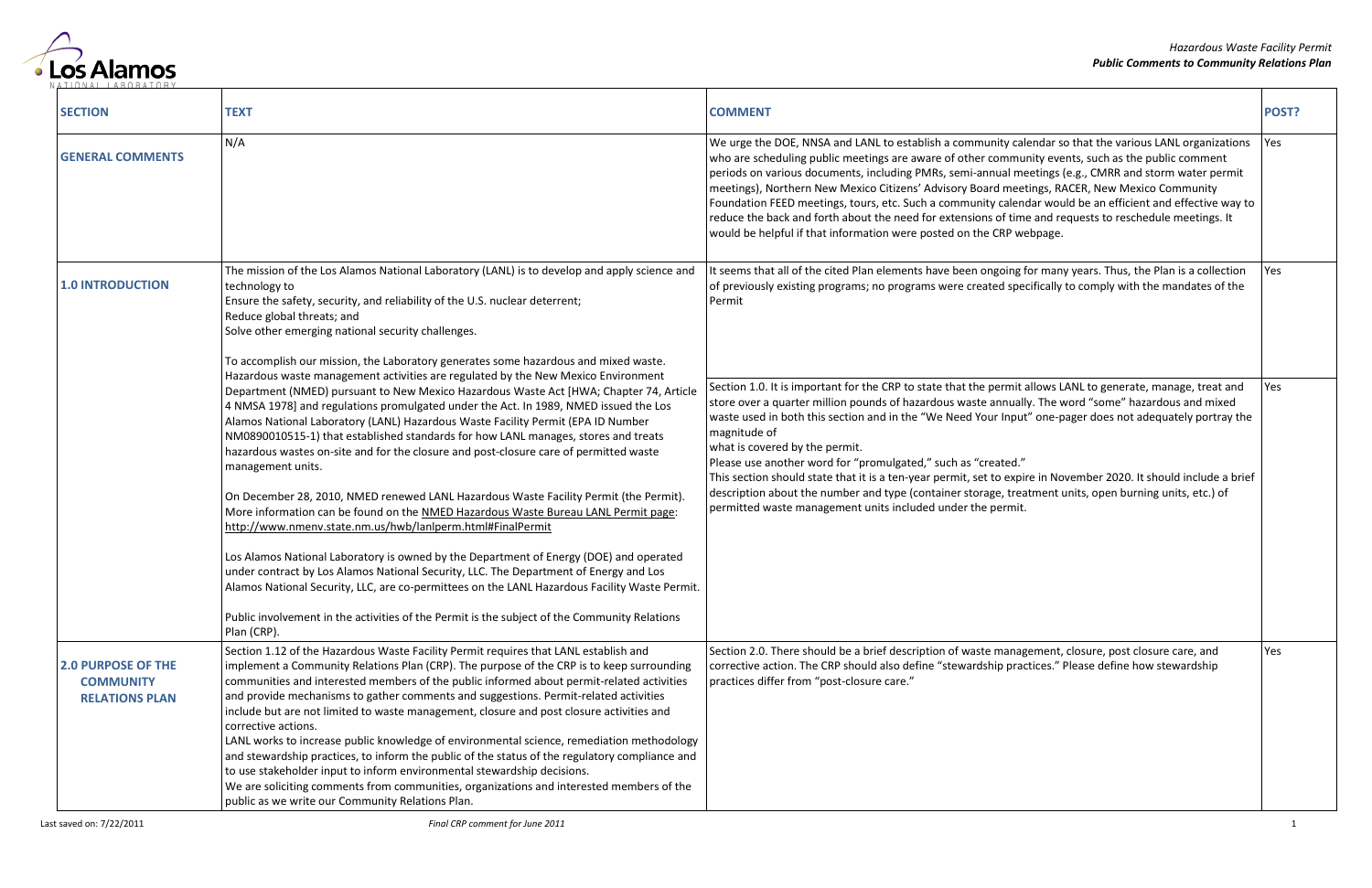

| <b>SECTION</b>                                                                                            | <b>TEXT</b>                                                                                                                                                                                                                                                                                                                                                                                                                                                                                                                                                                                                                                                                                                                                                                                                                                                                                                                                                                                                                                                                                                                                                          | <b>COMMENT</b>                                                                                                                                                                                                                                                                                                                                                                                                                                                                                                                                                                                                                                | POST?      |
|-----------------------------------------------------------------------------------------------------------|----------------------------------------------------------------------------------------------------------------------------------------------------------------------------------------------------------------------------------------------------------------------------------------------------------------------------------------------------------------------------------------------------------------------------------------------------------------------------------------------------------------------------------------------------------------------------------------------------------------------------------------------------------------------------------------------------------------------------------------------------------------------------------------------------------------------------------------------------------------------------------------------------------------------------------------------------------------------------------------------------------------------------------------------------------------------------------------------------------------------------------------------------------------------|-----------------------------------------------------------------------------------------------------------------------------------------------------------------------------------------------------------------------------------------------------------------------------------------------------------------------------------------------------------------------------------------------------------------------------------------------------------------------------------------------------------------------------------------------------------------------------------------------------------------------------------------------|------------|
| <b>3.0 WHOM WILL WE</b><br><b>CONSULT?</b>                                                                | Toward this objective, LANL interacts with diverse sectors of the public: the tribal and pueblo<br>governments contiguous with the Laboratory and their members, nearby citizen and civic<br>groups, federal, state and local elected officials of the surrounding communities, our workers<br>and their families and the interested public.                                                                                                                                                                                                                                                                                                                                                                                                                                                                                                                                                                                                                                                                                                                                                                                                                         | Section 3.0. To which "objective" is the first sentence referring? Please include<br>"community," with the listing of citizen and civic groups.                                                                                                                                                                                                                                                                                                                                                                                                                                                                                               | Yes        |
| <b>4.0 ELEMENTS OF THE PLAN</b>                                                                           | Consistent with the terms of the Permit, the Community Relations Plan will provide for six<br>elements of community relations. The plan, which will be issued before June 28, 2011, will<br>describe how LANL will<br>1. establish an open working relationship with communities and interested members of<br>the public;<br>2. establish a productive government to government relationship with local tribes and<br>pueblos (note: though the Plan will describe establishing relationships with local tribes,<br>government to government relationships are conducted only by the Department of<br>Energy);<br>keep communities and interested members of the public informed of permit actions of<br>interest;<br>4. minimize disputes and resolve differences with communities and interested members<br>of the public;<br>provide a mechanism for the timely dissemination of information in response to<br>individual requests; and<br>6. provide a mechanism for communities and interested members of the public to<br>provide feedback and input to the Permittees.<br>Below are our preliminary plans to provide for these aspects, pending public input. |                                                                                                                                                                                                                                                                                                                                                                                                                                                                                                                                                                                                                                               |            |
| <b>5.0 DRAFT COMMUNITY</b>                                                                                | The following elements constitute the LANL Community Relations Plan. Each section responds<br>to one of the six elements required in the Permit as listed in Section 4.0. The draft Community                                                                                                                                                                                                                                                                                                                                                                                                                                                                                                                                                                                                                                                                                                                                                                                                                                                                                                                                                                        | All of the mechanisms and entities mentioned here by LANL have been in existence for many years and<br>cannot be considered a part of a new community relations plan.                                                                                                                                                                                                                                                                                                                                                                                                                                                                         | Yes        |
| <b>RELATIONS PLAN</b>                                                                                     | Relations Plan is written to be comprehensive but will also be a living document, informed by<br>our public and updated annually to include the input that we receive.                                                                                                                                                                                                                                                                                                                                                                                                                                                                                                                                                                                                                                                                                                                                                                                                                                                                                                                                                                                               | Section 5.0. The permit requires the CRP to be updated annually. We suggest that the Permittees hold a<br>public meeting in July or August of each year in order to gather public input. Our request is based on the fact<br>that the draft CRP does not comply with the permit as to specify how the Permittees will solicit the annual<br>comments and how it will post the entirety of the comments on September 1 of each year.                                                                                                                                                                                                           | Yes        |
| 5.1 Establish an open working<br>relationship with communities<br>and interested members of<br>the public | Los Alamos National Laboratory environmental stewardship and hazardous waste<br>  management activities have become increasingly transparent and responsive to the public.<br>Measured by our annual Community Leaders Survey, respondents reporting that they are<br>satisfied that LANL is providing effective environmental stewardship, monitoring and<br>remediation increased from 63% in 2008, to 70% in 2009 and to 73% in 2010. Through the<br>Community Relations Plan, we will use community input to continue the trend.                                                                                                                                                                                                                                                                                                                                                                                                                                                                                                                                                                                                                                 | The annual surveys of the attitudes of local community leaders toward LANL is insufficient to convincingly<br>demonstrate approval, or disapproval, by the local community of LANL behavior. A better means of<br>determining the opinions of local community members would be to survey these opinions directly.<br>Moreover, the annual survey of local community leaders has been ongoing for several years and could hardly<br>be counted as a part of a new plan to improve relations with the general public.<br>The Plan makes no mention of the many other materials available through the existing LANL Community<br>Programs Office | <b>res</b> |

|                                                                                                                                                                                                                                                                   | POST? |
|-------------------------------------------------------------------------------------------------------------------------------------------------------------------------------------------------------------------------------------------------------------------|-------|
| ing? Please include                                                                                                                                                                                                                                               | Yes   |
|                                                                                                                                                                                                                                                                   |       |
| have been in existence for many years and<br>ılan.                                                                                                                                                                                                                | Yes   |
| ually. We suggest that the Permittees hold a<br>her public input. Our request is based on the fact<br>ecify how the Permittees will solicit the annual<br>s on September 1 of each year.                                                                          | Yes   |
| ers toward LANL is insufficient to convincingly<br>ity of LANL behavior. A better means of<br>Id be to survey these opinions directly.<br>s been ongoing for several years and could hardly<br>the general public.<br>illable through the existing LANL Community | Yes   |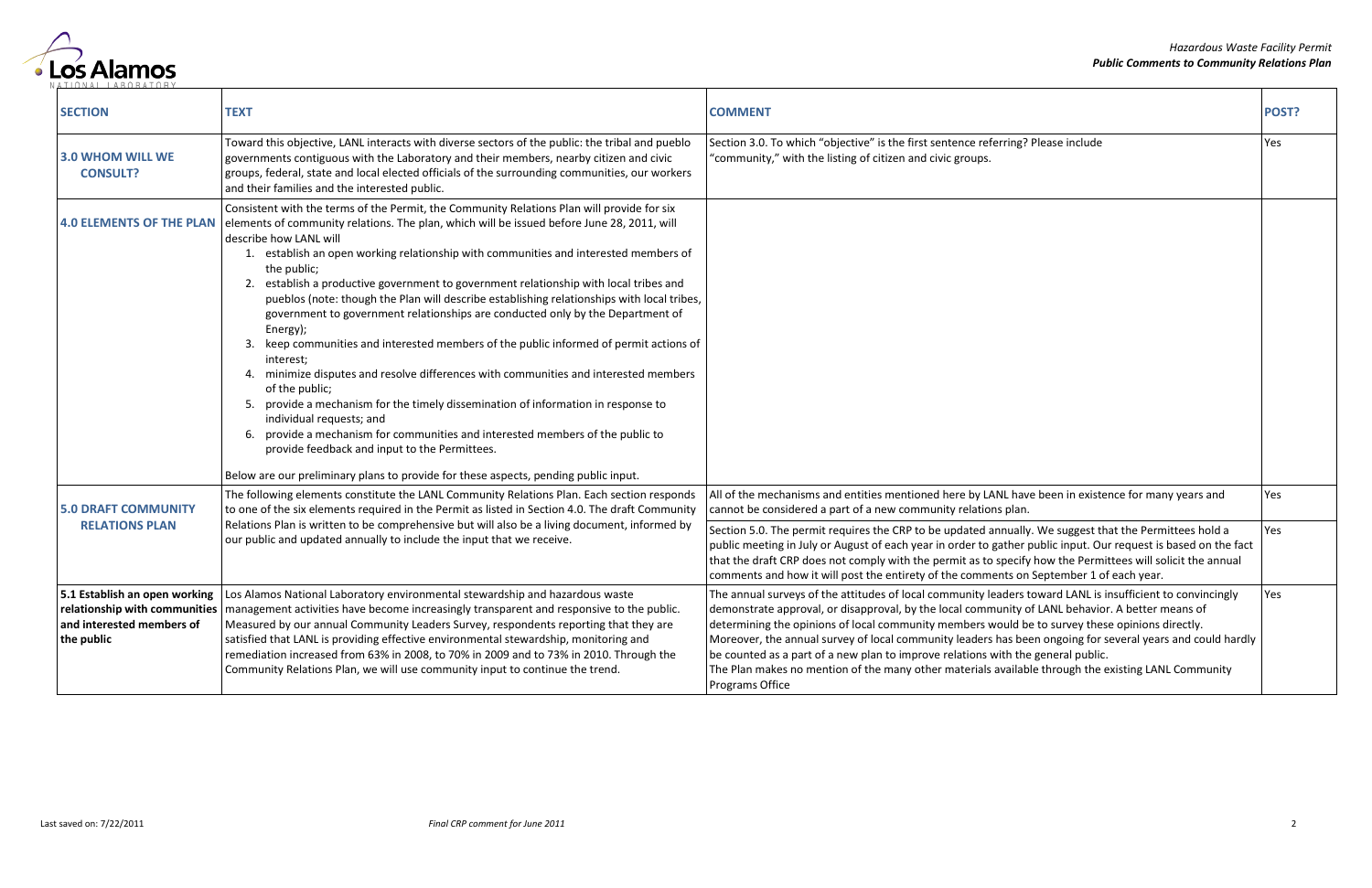

| <b>SECTION</b>                                                          | <b>TEXT</b>                                                                                                                                                                                                                                                                                                                                                                                                                                                                                                                                                                                                                                                                                                                               | <b>COMMENT</b>                                                                                                                                                                                                                                                                                                                                                                                                                                                                                                                                                                                                                                                                                                                                                                                                                                                                                                                                                                                                                                                                                                                                                                                                                                                                                                                                                                                                                                                                                                       | POST? |
|-------------------------------------------------------------------------|-------------------------------------------------------------------------------------------------------------------------------------------------------------------------------------------------------------------------------------------------------------------------------------------------------------------------------------------------------------------------------------------------------------------------------------------------------------------------------------------------------------------------------------------------------------------------------------------------------------------------------------------------------------------------------------------------------------------------------------------|----------------------------------------------------------------------------------------------------------------------------------------------------------------------------------------------------------------------------------------------------------------------------------------------------------------------------------------------------------------------------------------------------------------------------------------------------------------------------------------------------------------------------------------------------------------------------------------------------------------------------------------------------------------------------------------------------------------------------------------------------------------------------------------------------------------------------------------------------------------------------------------------------------------------------------------------------------------------------------------------------------------------------------------------------------------------------------------------------------------------------------------------------------------------------------------------------------------------------------------------------------------------------------------------------------------------------------------------------------------------------------------------------------------------------------------------------------------------------------------------------------------------|-------|
|                                                                         |                                                                                                                                                                                                                                                                                                                                                                                                                                                                                                                                                                                                                                                                                                                                           | Section 5.1. This section does not describe how LANL will "establish an open working relationship with<br>communities and interested members of the public." Relying upon a survey, which is asked of certain<br>community leaders, does not adequately address this permit requirement about establishing working<br>relationships with communities and the public. For example, one year Joni Arends was asked to participate in<br>the Community Leaders Survey. After providing negative responses to many of the questions, she was not<br>asked to participate in the survey again. Please list specific action items the Permittees will do to meet<br>Section 1.12(1). We offer suggestions below:<br>a. provide written or electronic copies of draft permit applications prior to presubmittal Class 1, Class<br>2, and Class 3 permit modification requests meetings<br>b. promptly provide documents that are requested by "interested members of the public"<br>c. eliminate scheduling back to back public meetings and public comment periods<br>d. provide direct links to documents in email notifications. For example, it is difficult to find the<br>monthly groundwater reports submitted to NMED on the LANL website. A lot of time is wasted trying<br>to locate the reports which are buried in the multitude of environmental webpages<br>e. provide a toll-free telephone number to be used for permit related inquiries during normal<br>business hours. See WIPP draft CRP, Section 5.1. | Yes   |
| 5.1.1 Public Notification: Face<br><b>Through News Media</b>            | The Permittees are soliciting feedback in several manners so that the public can access the<br>to Face, On-line, Via Email and $ $ draft Community Relations Plan and provide comment<br>Letters to the Facility Mailing list<br>Email notification to the over 7000 email subscribers who have requested information about<br>LANL environmental activities.<br>Notices published in four local newspapers<br>A link from the LANL environmental web site whereby readers can provide feedback using a<br>fillable form.<br>Input is solicited at public meetings and from community groups.<br>This solicitation for comments will be conducted annually to update and improve upon the CRP   the comments on September 1 of each year. | Section 5.1.1. Is it several "matters" or "manners?"<br>Please list the four local newspapers.<br>Please provide the link to where one may sign up for "Email Notifications." Also provide a link to the NMED<br>website where one may sign up for the "Facility Mailing List." See Section 5.3.2 for link.<br>Please explain specifically how LANL will solicit comments annually. The permit requires the CRP to be<br>updated annually. We suggest that the Permittees hold a public meeting in July or August of each year in<br>order to gather public input. Our request is based on the fact that the draft CRP does not comply with the<br>permit as to specify how the Permittees will solicit the annual comments and how it will post the entirety of                                                                                                                                                                                                                                                                                                                                                                                                                                                                                                                                                                                                                                                                                                                                                     | Yes   |
| 5.1.2 LANL Environmental<br><b>Web Site</b><br>www.lanl.gov/environment | Through the LANL Environmental web site, members of the public may<br>read the draft Community Relations Plan at<br>www.lanl.gov/environment/waste/docs/CRPform.pdf<br>fill out and submit the related comment/suggestion form online or print it for mailing,<br>sign an optional consent form that allows the Permittees to post their suggested plan<br>improvements to the CRP web page and<br>provide contact information to receive future information.<br>The extensive website provides educational and informational content and supplies email and<br>telephone contacts for answering questions and giving comments throughout the year.                                                                                       | The Plan makes no mention of the NEWNET air quality data available, online and in real time, to the general<br>public.                                                                                                                                                                                                                                                                                                                                                                                                                                                                                                                                                                                                                                                                                                                                                                                                                                                                                                                                                                                                                                                                                                                                                                                                                                                                                                                                                                                               | Yes   |
| 5.1.3 Public Meetings and<br><b>Briefings</b>                           | To continually improve relationships and dialogue with the community, LANL hosts community<br>meetings, formal public meetings for Class 2 and 3 permit modifications, and informal<br>meetings with interested groups and citizens. LANL requests invitations from community<br>groups to attend their meetings for the purpose of sharing information, discussing<br>environmental actions, and encouraging public participation. LANL also participates in<br>recurring public meetings held by the DOE, the New Mexico Community Foundation, local<br>pueblos, the Northern New Mexico Citizens Advisory Board and the New Mexico Environment<br>Department.                                                                          | Section 5.1.3. Please explain the different classes of permit modification requests<br>$(e.g., 1, 1*, 2 and 3).$                                                                                                                                                                                                                                                                                                                                                                                                                                                                                                                                                                                                                                                                                                                                                                                                                                                                                                                                                                                                                                                                                                                                                                                                                                                                                                                                                                                                     | Yes   |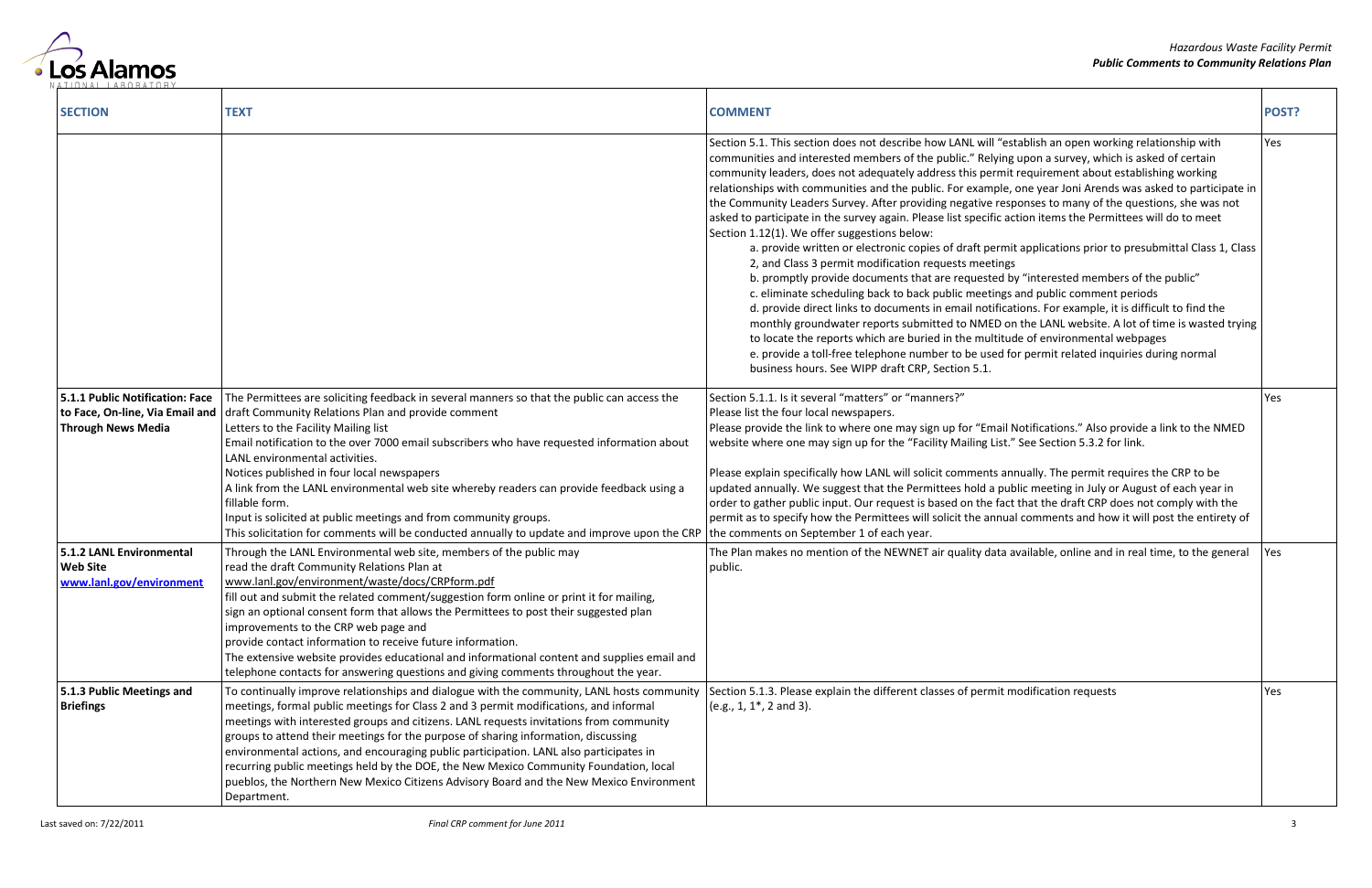

| <b>SECTION</b>     | <b>TEX</b>                                                                                                                                                                                                                                                                                                                                            | <b>COMMENT</b>                                                                                                                                                                                                                                                                                                             | POST?      |
|--------------------|-------------------------------------------------------------------------------------------------------------------------------------------------------------------------------------------------------------------------------------------------------------------------------------------------------------------------------------------------------|----------------------------------------------------------------------------------------------------------------------------------------------------------------------------------------------------------------------------------------------------------------------------------------------------------------------------|------------|
| <b>5.1.4 Tours</b> | Tours help acquaint the public with specific compliance and corrective action sites particularly<br>during investigation and cleanup activities. Written information supplements the discussions<br>during the tours. Seeing for themselves, citizens are better able to provide informed<br>suggestions for improvements to environmental practices. | The Plan makes no mention of the Bradbury Museum, an important part of LANL ongoing community<br>relations. Perhaps this is because the Bradbury invites contributions from the general public, for which it<br>provides exhibit space. Some of these contributions are very critical of LANL operations, past and present | <b>Yes</b> |
|                    |                                                                                                                                                                                                                                                                                                                                                       | Section 5.1.4. Please explain how one requests a tour. Explain the criteria and process for deciding whether<br>to provide tours. We urge the Permittees to provide tours for every PMR.                                                                                                                                   | <b>Yes</b> |
|                    |                                                                                                                                                                                                                                                                                                                                                       | In addition, NNMCAB tours must be considered public tours. The general public must be allowed to attend all<br>LANL-sponsored NNMCAB tours, no exceptions.                                                                                                                                                                 |            |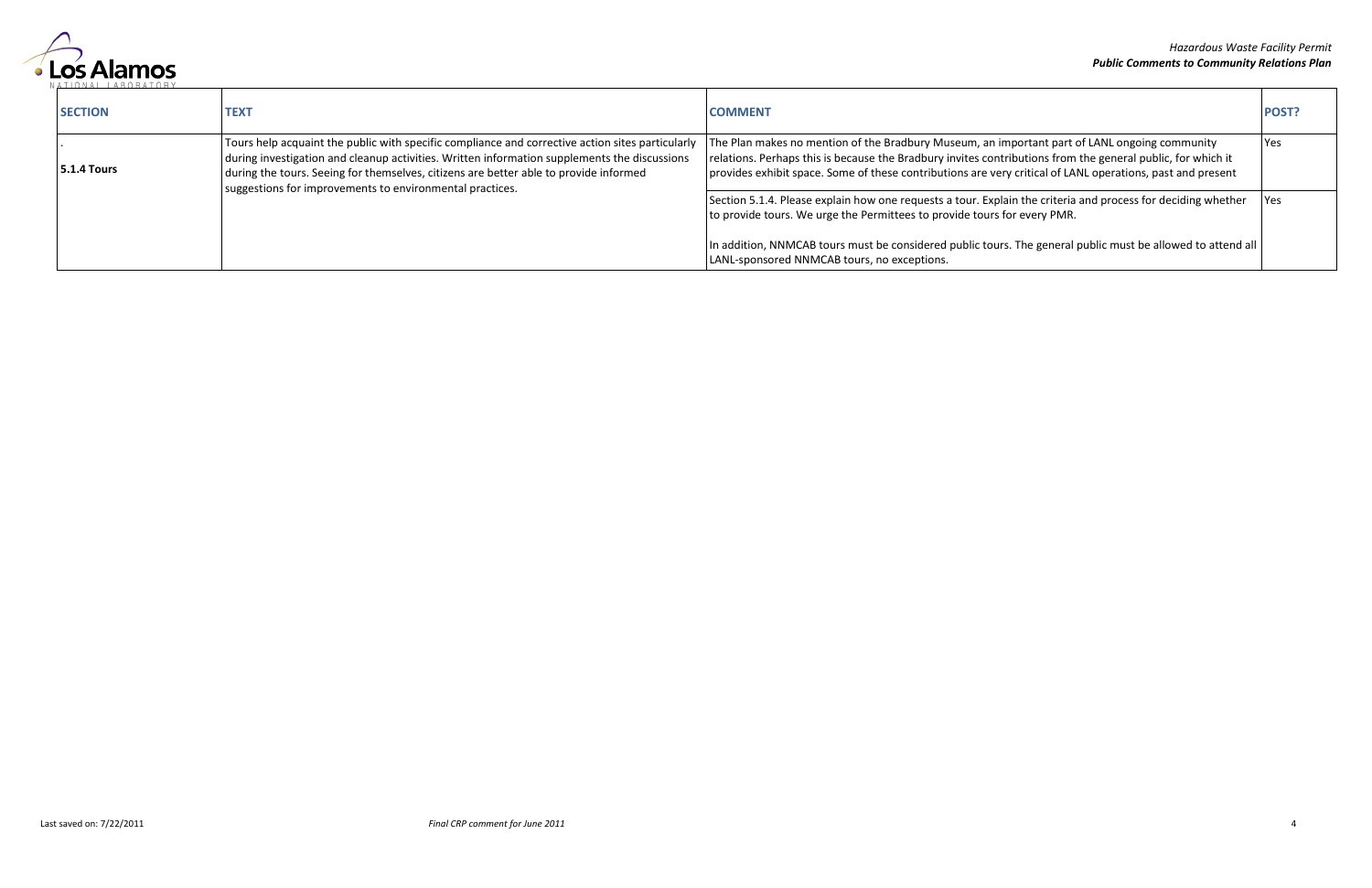

| <b>SECTION</b>                                                                                                                                            | <b>TEXT</b>                                                                                                                                                                                                                                                                                                                                                                                                                                                                                                                                                                                                                                                          | <b>COMMENT</b>                                                                                                                                                                                                                                                                                                                                                                                                                                                                                        | POST? |
|-----------------------------------------------------------------------------------------------------------------------------------------------------------|----------------------------------------------------------------------------------------------------------------------------------------------------------------------------------------------------------------------------------------------------------------------------------------------------------------------------------------------------------------------------------------------------------------------------------------------------------------------------------------------------------------------------------------------------------------------------------------------------------------------------------------------------------------------|-------------------------------------------------------------------------------------------------------------------------------------------------------------------------------------------------------------------------------------------------------------------------------------------------------------------------------------------------------------------------------------------------------------------------------------------------------------------------------------------------------|-------|
| 5.1.5 Northern New Mexico<br><b>Citizens Advisory</b><br><b>Board (NNMCAB)</b>                                                                            | The NNMCAB is a DOE-chartered site-specific advisory board whose purpose is to provide<br>independent advice and recommendations to DOE regarding the Laboratory's corrective action<br>and waste management activities and associated environmental issues. It is composed of<br>citizens representing the communities and pueblos of northern New Mexico. The NNMCAB<br>holds monthly public meetings and has chartered a number of subcommittees to address<br>waste management, environmental surveillance, monitoring and remediation. LANL provides<br>information and tours to the NNMCAB and has staff participation in its board and committee<br>meetings. | The Plan makes no mention of the New Mexico Community Foundation and its commitment to providing a<br>regular forum for the exchange of information and opinions between LANL personnel and members of the<br>general public. The NMCF has recently been funded by the DOE to accomplish this important task and it's<br>hard to understand why LANL's Plan does not claim part ownership of this group. After all, LANL includes the<br>NNMCAB in its Plan. Yet the NNMCAB is wholly a DOE creation. | Yes   |
| <b>5.2 ESTABLISH A</b><br><b>PRODUCTIVE</b><br><b>GOVERNMENT TO</b><br><b>GOVERNMENT</b>                                                                  | The pueblos of northern New Mexico have well established government-to-government<br>relationships with Los Alamos National Laboratory as delineated in formal cooperative<br>agreements and with the Department of Energy as dictated in the Accord agreements.<br>DOE Policy 144.1, Department of Energy American Indian Tribal Government Interactions and<br>Policy, communicates U.S. Department of Energy programmatic and field responsibilities in<br>relationships with sovereign American Indian and Alaskan Native tribal governments.                                                                                                                    | Government to government relations with the tribes have long been promoted by the DOE and are also<br>nothing new                                                                                                                                                                                                                                                                                                                                                                                     | Yes   |
| <b>RELATIONSHIP WITH</b><br><b>LOCAL TRIBES AND</b><br><b>PUEBLOS</b>                                                                                     | Provisions in the Community Relations Plan will be applied to augment these already robust<br>agreements for the activities covered by the Permit including waste management, closure and<br>post closure activities and corrective actions. Pursuant to this goal, LANL meets regularly with<br>the environment departments of pueblos, and schedules periodic meetings with the<br>governance of the pueblos and their citizenry to discuss specific topics.                                                                                                                                                                                                       | Section 5.2. Because the government-to-government relationship with LANL involves sovereign nations, we<br>suggest creating a new section in the CRP explaining the responsibilities LANL has towards the tribes and<br>pueblos. We suggest consulting with the tribes and pueblos first to see if they would approve such a change<br>to the draft CRP. See Section 5.2 of the draft WIPP CRP.                                                                                                       | Yes   |
| <b>5.3 KEEP COMMUNITIES</b><br><b>AND INTERESTED</b><br><b>MEMBERS OF THE</b><br><b>PUBLIC INFORMED OF</b><br><b>PERMIT ACTIONS OF</b><br><b>INTEREST</b> | The major objective of information dissemination is to familiarize the public with<br>environmental stewardship, waste management and remediation practices so the public may<br>participate knowledgeably in providing suggested improvements.                                                                                                                                                                                                                                                                                                                                                                                                                      | Section 5.3. This section should provide specific information about the public meetings and briefings LANL<br>will hold about permit activities. For example, when will meetings be held? What will trigger the need for a<br>public meeting? What criteria must be met to hold a public meeting? How much public notice will be given<br>before the meeting? We urge the Permittees to adopt a standard operating procedure of providing a two-<br>week advance public notice                        | Yes   |
| 5.3.1 Public Meetings and<br><b>Briefings</b>                                                                                                             | LANL hosts community meetings and visits community groups to provide briefings. Some<br>groups include local and tribal governments, civic organizations, local and regional<br>governments, schools and universities, and non-profit organizations. The primary goals of<br>these meetings are informational briefings, individual engagement, dialogue and solicitation of<br>feedback.                                                                                                                                                                                                                                                                            |                                                                                                                                                                                                                                                                                                                                                                                                                                                                                                       |       |
| 5.3.2 Mailing and Email Lists                                                                                                                             | The public is notified of events through mailings from the NMED-maintained Facility Mailing<br>List. The Facility Mailing List consists of individuals, organizations, and government and tribal<br>officials in northern New Mexico who have requested to be place on the list or who have<br>submitted comments on the LANL Hazardous Waste Facility Permit in the past. Additionally,<br>the public may sign up to receive email the required notifications when new actions or<br>documents are generated relating to the Permit. The link for signup can be found at<br>www.lanl.gov/environment.                                                               |                                                                                                                                                                                                                                                                                                                                                                                                                                                                                                       |       |

|                                                                                                                                                                                                                  | POST? |
|------------------------------------------------------------------------------------------------------------------------------------------------------------------------------------------------------------------|-------|
| y Foundation and its commitment to providing a<br>s between LANL personnel and members of the<br>DOE to accomplish this important task and it's<br>vnership of this group. After all, LANL includes the<br>tion. | Yes   |
| long been promoted by the DOE and are also                                                                                                                                                                       | Yes   |
| onship with LANL involves sovereign nations, we<br>sponsibilities LANL has towards the tribes and<br>s first to see if they would approve such a change                                                          | Yes   |
| n about the public meetings and briefings LANL<br>eetings be held? What will trigger the need for a<br>meeting? How much public notice will be given<br>andard operating procedure of providing a two-           | Yes   |
|                                                                                                                                                                                                                  |       |
|                                                                                                                                                                                                                  |       |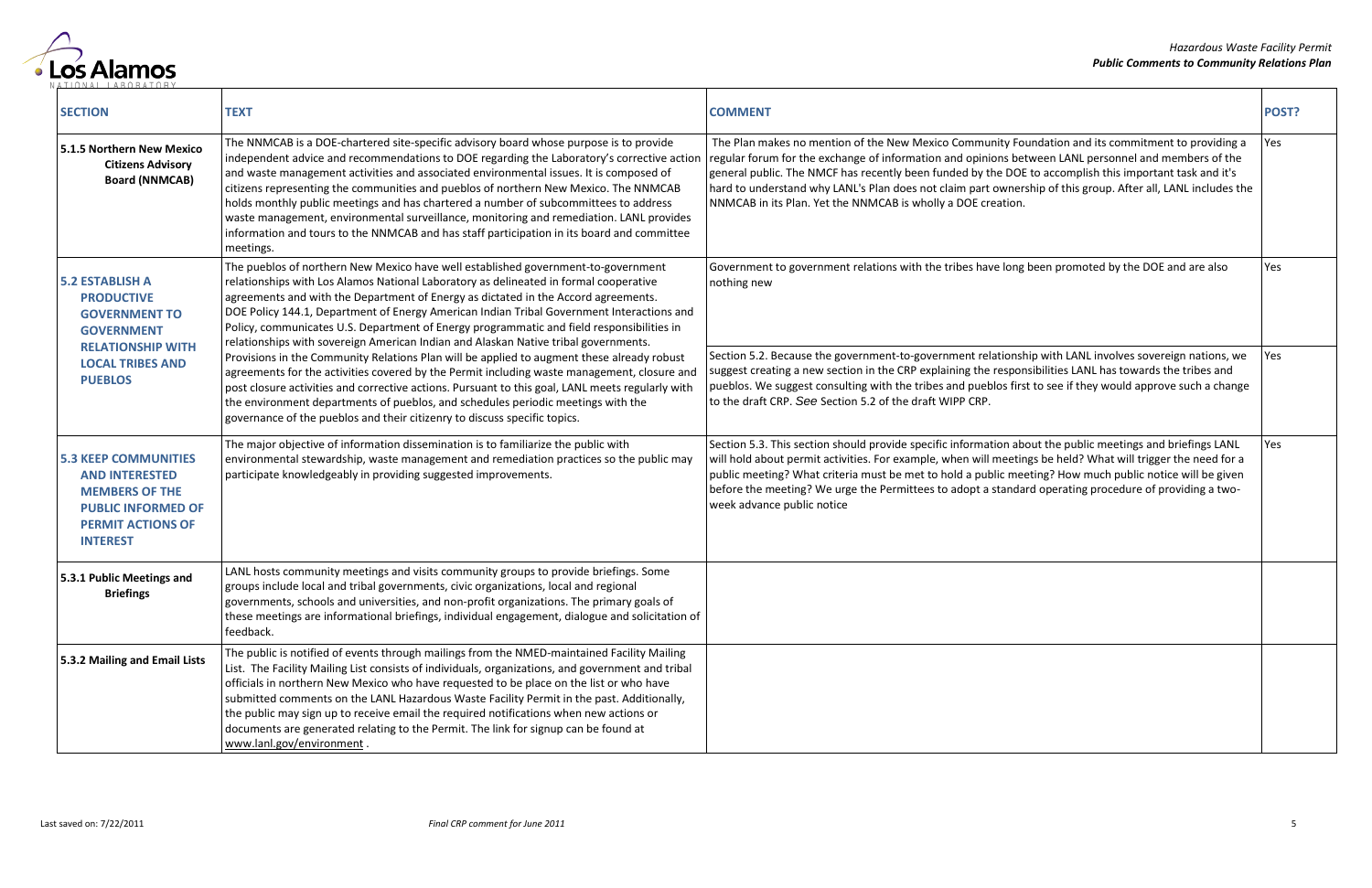

| <b>SECTION</b>                                                              | <b>TEXT</b>                                                                                                                                                                                                                                                                                                                                                                                                                                                                                                                                                                                                                                                                                                                                                                                                                 | <b>COMMENT</b>                                                                                                                                                                                                                                                                                                                                                                                                                                                                                                                                                                                                                                                                                                                                                                                                                                                                                                                                                                                                                                                                                                            | POST? |
|-----------------------------------------------------------------------------|-----------------------------------------------------------------------------------------------------------------------------------------------------------------------------------------------------------------------------------------------------------------------------------------------------------------------------------------------------------------------------------------------------------------------------------------------------------------------------------------------------------------------------------------------------------------------------------------------------------------------------------------------------------------------------------------------------------------------------------------------------------------------------------------------------------------------------|---------------------------------------------------------------------------------------------------------------------------------------------------------------------------------------------------------------------------------------------------------------------------------------------------------------------------------------------------------------------------------------------------------------------------------------------------------------------------------------------------------------------------------------------------------------------------------------------------------------------------------------------------------------------------------------------------------------------------------------------------------------------------------------------------------------------------------------------------------------------------------------------------------------------------------------------------------------------------------------------------------------------------------------------------------------------------------------------------------------------------|-------|
| 5.3.3 Public Notification                                                   | In addition to the provisions in 5.3.2, the public is also notified through public service<br>announcements on local radio stations; notices and advertisements in local newspapers, such<br>as Albuquerque Journal North, Santa Fe New Mexican, Rio Grande Sun, and Los Alamos<br>Monitor; news releases and responses to queries from state, trade, and national media, and on<br>LANL's web site at www.lanl.gov/environment.                                                                                                                                                                                                                                                                                                                                                                                            | Section 5.3.3. Please list the local radio stations, their call numbers, and links to their websites. Please specify  Yes<br>the print days for the Rio Grande Sun and Los Alamos Monitor as they are not dailies                                                                                                                                                                                                                                                                                                                                                                                                                                                                                                                                                                                                                                                                                                                                                                                                                                                                                                         |       |
| 5.3.4 LANL Environmental<br><b>Web Site</b><br>www.lanl.gov/enviro<br>nment | To educate and inform the public, the LANL Environmental Web Site shares information<br>organized by subject: air quality, biological resources, cleanup actions, compliance and<br>monitoring, cultural resource management, risk reduction, waste management and water<br>resources.                                                                                                                                                                                                                                                                                                                                                                                                                                                                                                                                      |                                                                                                                                                                                                                                                                                                                                                                                                                                                                                                                                                                                                                                                                                                                                                                                                                                                                                                                                                                                                                                                                                                                           |       |
| 5.3.5 Information Repository                                                | LANL maintains two information repositories for environmental documents. Reports published<br>pursuant to the requirements of the Permit and other pertinent information are posted to the<br>electronic Public Reading Room at eprr.lanl.gov . A print Public Reading Room, currently<br>located at the J. Robert Oppenheimer Study Center at corner of West Jemez and Casa Grande<br>Roads, contains the subset of printed hard-copy documents specified by the Permit.<br>In compliance with the requirements in Section 1.12 of the Permit, the following documents<br>will be placed in both the electronic and the print Public Reading Rooms:<br>Permit applications<br>Permit modification requests and NMED responses<br><b>Waste Minimization Report</b><br><b>Biennial Report</b><br>Corrective action documents | The Plan makes no mention of the RACER electronic database. RACER is an online record of measurements<br>made by LANL and NMED of the concentrations of a large number of contaminants of groundwater and soil<br>all around the Pajarito Plateau over a period of many decades. RACER was created with DOE money, and the<br>accumulation of its important environmental data is an ongoing process.<br>A. Worse, the Plan's authors have made no attempt to accommodate the demands of local citizens,<br>presented during the public RCRA Hazardous Waste Permit hearings: There is no mention of the<br>extensive information on environmental contamination compiled by the LAHDRA project, which was<br>funded by the DOE, and is available online in the LAHDRA final report.<br>B. No attempt has been made to create a repository of historical records describing the involvement of<br>DOE/LANL in the lives of local citizens and in the life of the surrounding communities. It was<br>suggested that such a repository of historical records should be established at Northern New<br><b>Mexico College</b> | Yes   |
|                                                                             | Notices of deficiency or disapproval (NODs), NOD responses, final approval letters, and NMED<br>directions associated with the documents<br>Notices of violation (NOV), administrative compliance orders, responses required by the<br>NMED, and NMED directions associated with the Permit.<br>As new documents are issued, these will be placed in both Public Reading Rooms within 10<br>days of submitting the information to the New Mexico Environment Department.<br>LANL will conduct training annually to teach the public how to access and search the<br>documents in the Public Reading rooms.                                                                                                                                                                                                                  | Section 5.3.5. We disagree 100 percent with the location of the J. Robert Oppenheimer Study Center for the<br>public reading room, or the physical information repository. Repeated testimony at the public hearing, along<br>with written comments, provided strong community support for the physical information repository to be<br>located at Northern New Mexico College.<br>This matter needs to be resolved now. We understand that George Rael recently met with Northern New<br>Mexico College about this matter, but we do not know the results of the meeting.                                                                                                                                                                                                                                                                                                                                                                                                                                                                                                                                                | Yes   |

|                                                                                                                                                                                                                                                                                                                                                                                                                                                                                                | POST? |
|------------------------------------------------------------------------------------------------------------------------------------------------------------------------------------------------------------------------------------------------------------------------------------------------------------------------------------------------------------------------------------------------------------------------------------------------------------------------------------------------|-------|
| umbers, and links to their websites. Please specify<br>tor as they are not dailies                                                                                                                                                                                                                                                                                                                                                                                                             | Yes   |
|                                                                                                                                                                                                                                                                                                                                                                                                                                                                                                |       |
| ase. RACER is an online record of measurements<br>number of contaminants of groundwater and soil<br>des. RACER was created with DOE money, and the<br>going process.<br>o accommodate the demands of local citizens,<br>e Permit hearings: There is no mention of the<br>ation compiled by the LAHDRA project, which was<br>AHDRA final report.<br>of historical records describing the involvement of<br>e of the surrounding communities. It was<br>ds should be established at Northern New | Yes   |
| f the J. Robert Oppenheimer Study Center for the<br>. Repeated testimony at the public hearing, along<br>ort for the physical information repository to be<br>George Rael recently met with Northern New<br>results of the meeting.                                                                                                                                                                                                                                                            | Yes   |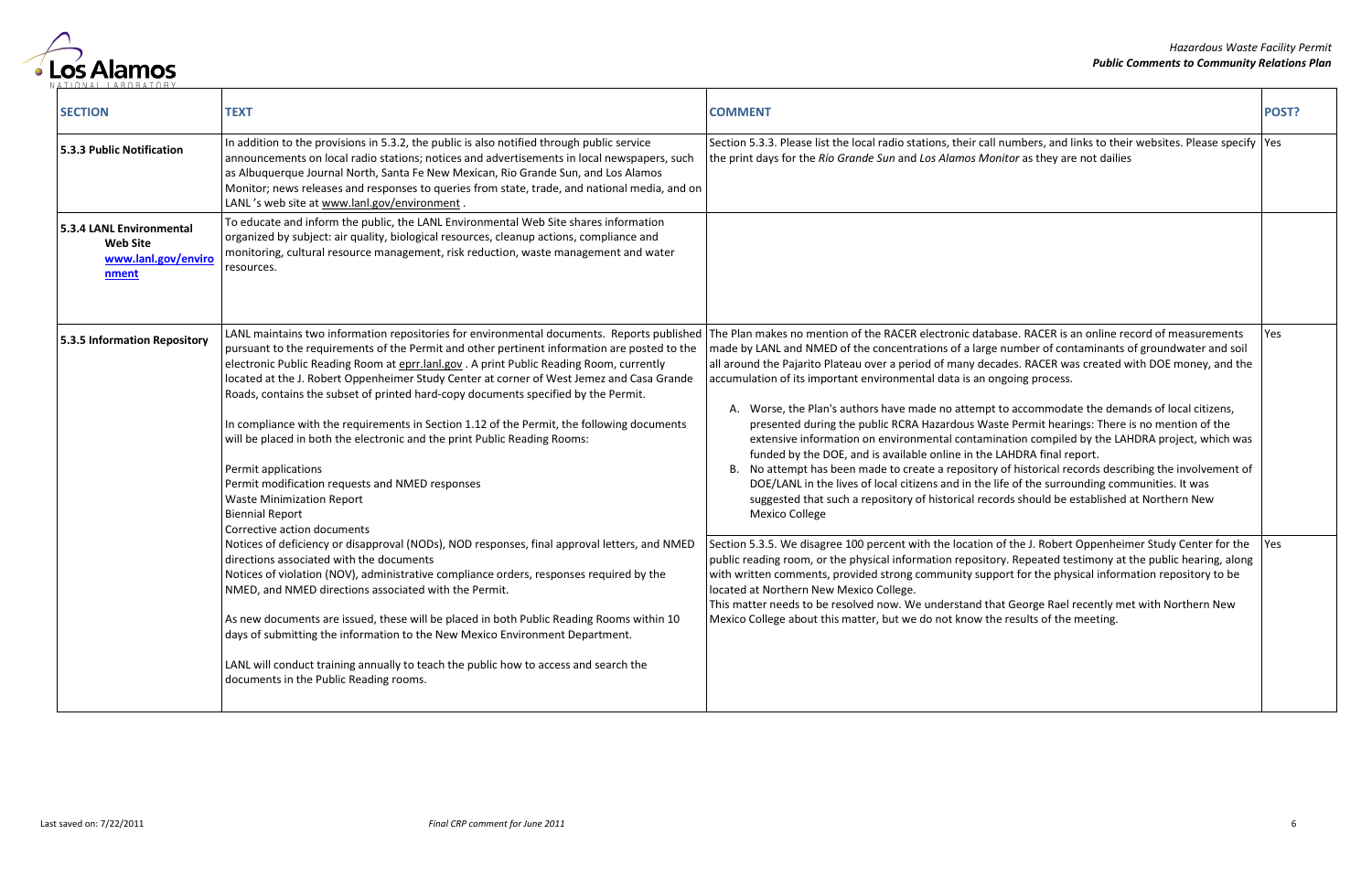

| <b>SECTION</b>                                                                                                                                                                                  | <b>TEXT</b>                                                                                                                                                                                                                                                                                                                                                                                                                                                                                                                                                                                                                                                                                                                                                                         | <b>COMMENT</b>                                                                                                                                                                                                                                                                                                                                                                                                                                                                                                                                                                                                                                                                                                                                                                                                                                                                                                                                                                                                      | POST? |
|-------------------------------------------------------------------------------------------------------------------------------------------------------------------------------------------------|-------------------------------------------------------------------------------------------------------------------------------------------------------------------------------------------------------------------------------------------------------------------------------------------------------------------------------------------------------------------------------------------------------------------------------------------------------------------------------------------------------------------------------------------------------------------------------------------------------------------------------------------------------------------------------------------------------------------------------------------------------------------------------------|---------------------------------------------------------------------------------------------------------------------------------------------------------------------------------------------------------------------------------------------------------------------------------------------------------------------------------------------------------------------------------------------------------------------------------------------------------------------------------------------------------------------------------------------------------------------------------------------------------------------------------------------------------------------------------------------------------------------------------------------------------------------------------------------------------------------------------------------------------------------------------------------------------------------------------------------------------------------------------------------------------------------|-------|
| <b>5.4 MINIMIZE DISPUTES</b><br><b>AND RESOLVE</b><br><b>DIFFERENCES WITH</b><br><b>COMMUNITIES AND</b><br><b>INTERESTED MEMBERS</b><br>OF THE PUBLIC                                           | LANL's principal strategy for minimizing disputes is to comply meticulously with applicable<br>permits, regulations, laws, and milestone, then accurately document our compliance so that<br>our regulator can approve LANL's hazardous waste management practices.<br>Conflict grows in the medium of misunderstanding. Even with differences of perspective,<br>addressing issues can be collaborative. Our proactive process can minimize, prevent and<br>resolve conflict by first proactively providing information in an understandable manner to a<br>broad spectrum of community members as specified in Sections 5.1, 5.2 and 5.3 above.                                                                                                                                   | It has long been DOE policy to employ professional facilitators to keep order at public meetings. Therefore,<br>this element is also not new.                                                                                                                                                                                                                                                                                                                                                                                                                                                                                                                                                                                                                                                                                                                                                                                                                                                                       | Yes   |
|                                                                                                                                                                                                 | Secondly, it is LANL's practice to employ facilitators to conduct public meetings and to accept<br>public comments and suggestions through the mechanisms described above.<br>Finally, the Permittees will give careful consideration to public comments and suggestions, and<br>work in consultation with communities and interested members of the public to avoid disputes<br>and to resolve differences.<br>The Permittees will address comments that allow for a response and provide the response to<br>the community or individual with whom it originated. Questions, suggestions, inquiries and<br>responses specific to the Community Relations Plan will be posted to the LANL Environmental<br>web page, with the consent of the parties involved.                      | Further, Section 5.4 of the draft CRP states "LANL's principal strategy for minimizing disputes is to comply<br>meticulously with applicable permits, regulations, laws, and milestones" We do not have that experience<br>in this case. "Conflict grows in the medium of misunderstanding. Even with differences of perspective,<br>addressing issues can be collaborative. Our proactive process can minimize, prevent and resolve conflict by<br>first proactively providing information in an understandable manner to a broad spectrum of community<br>members as specified in Section 5.1, 5.2 and 5.3 above."<br>In order to resolve this dispute, we request a meeting to discuss the physical information repository with<br>DOE/NNSA/LANL and NMED prior to finalization of the CRP. We would request that representatives from<br>Northern New Mexico College participate in the meeting as well.<br>Please provide specific information about when and where the annual trainings will be<br>conducted. | Yes   |
| <b>5.5 PROVIDE A MECHANISM</b><br><b>FOR THE TIMELY</b><br><b>DISSEMINATION OF</b><br><b>INFORMATION IN</b><br><b>RESPONSE TO</b><br><b>INDIVIDUAL REQUESTS</b>                                 | LANL is committed to being responsive to reasonable public requests. Our policy is to provide<br>any member of the public access to information required by the Permit. In order to speed the<br>process of responding, we use the provisions described in Section 5.1: email, telephone and<br>mail. We provide web links to information in the electronic Public Reading Room.                                                                                                                                                                                                                                                                                                                                                                                                    | Section 5.5. This section refers to Section 5.1. Both sections should provide links and email addresses in order  Yes<br>to request information and documents. Please provide language about providing paper copies upon request                                                                                                                                                                                                                                                                                                                                                                                                                                                                                                                                                                                                                                                                                                                                                                                    |       |
| <b>5.6 PROVIDE A MECHANISM</b><br><b>FOR COMMUNITIES</b><br><b>AND INTERESTED</b><br><b>MEMBERS OF THE</b><br><b>PUBLIC TO PROVIDE</b><br><b>FEEDBACK AND INPUT</b><br><b>TO THE PERMITTEES</b> | The Community Relations Plan provides the public with a variety of opportunities to get<br>information personally, observe activities, discuss issues and provide feedback. As required by<br>regulation, meetings are held for the purpose of obtaining public comments and<br>recommendations on certain proposed actions that involve Class 2 and 3 modifications of the<br>Laboratory's Hazardous Waste Facility Permit.<br>LANL provides opportunities for public involvement at any time via our email address,<br>envoutreach@lanl.gov as well as during Permit modification public meetings, tours and<br>project-specific presentations. With permission, comments are posted to our web site and<br>forwarded to the New Mexico Environment Department for consideration. | Section 5.6. This section must provide a description of the pre-submittal permit modification request<br>meetings. LANL must provide paper or electronic copies of the draft permit modification application to<br>interested members of the public two weeks prior to the pre-submittal meeting. This is a system that has<br>worked quite well for permit modification requests submitted to NMED by WIPP. The meetings have resulted<br>in permit modification requests that may be processed more efficiently by NMED because many of the<br>"bugs" have been worked out before submittal. See draft WIPP CRP, Section 5.1                                                                                                                                                                                                                                                                                                                                                                                      | Yes   |

|                                                                                                                                                                                                                                                                                              | POST? |
|----------------------------------------------------------------------------------------------------------------------------------------------------------------------------------------------------------------------------------------------------------------------------------------------|-------|
| ors to keep order at public meetings. Therefore,                                                                                                                                                                                                                                             | Yes   |
| I strategy for minimizing disputes is to comply<br>milestones" We do not have that experience<br>ding. Even with differences of perspective,<br>ss can minimize, prevent and resolve conflict by<br>manner to a broad spectrum of community<br>cuss the physical information repository with | Yes   |
| We would request that representatives from<br>well.<br>the annual trainings will be                                                                                                                                                                                                          |       |
| should provide links and email addresses in order<br>uage about providing paper copies upon request                                                                                                                                                                                          | Yes   |
| re-submittal permit modification request<br>he draft permit modification application to<br>e-submittal meeting. This is a system that has<br>ed to NMED by WIPP. The meetings have resulted<br>e efficiently by NMED because many of the<br>VIPP CRP, Section 5.1                            | Yes   |